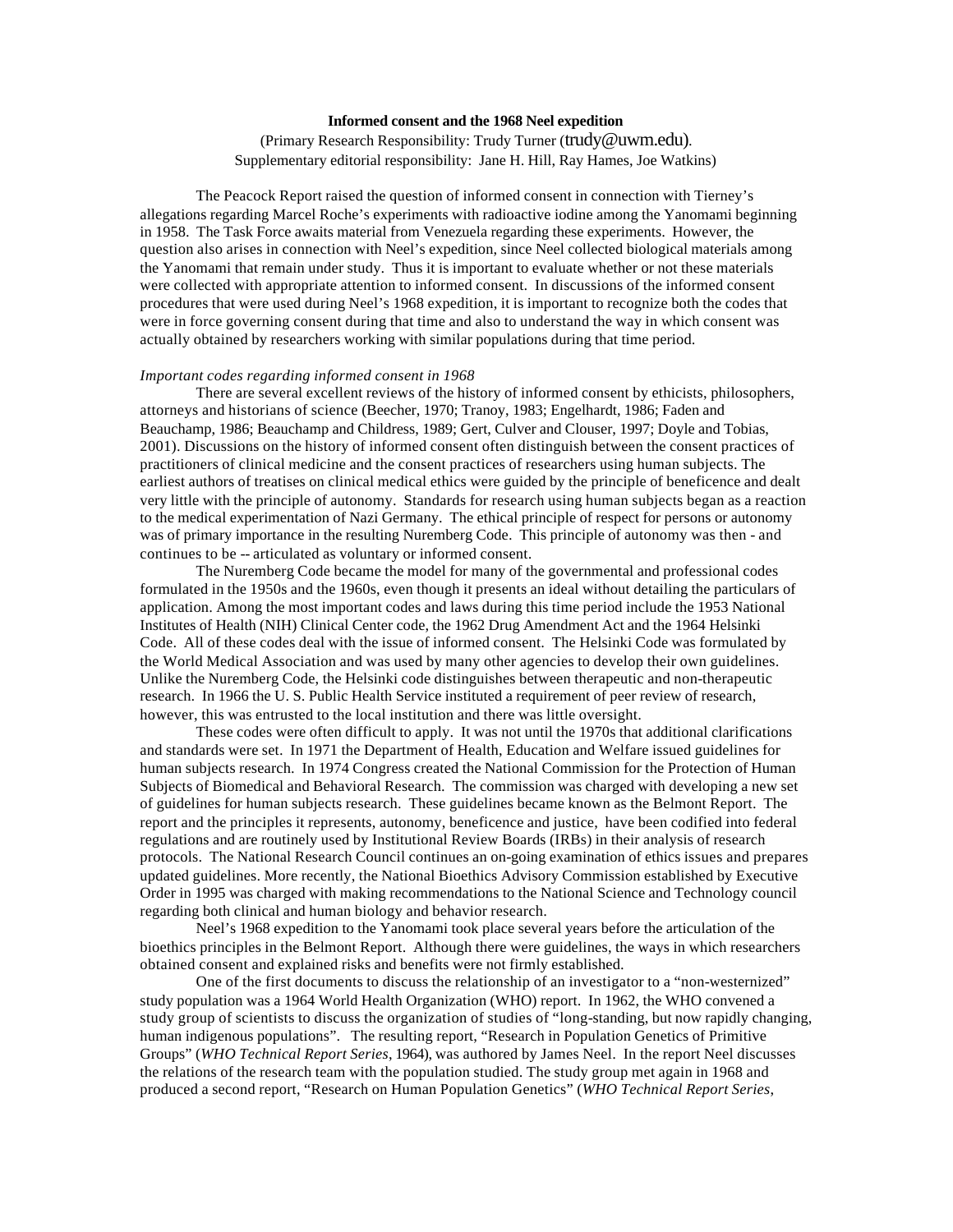1968), again authored by Neel, reiterating, with slight modification, the principles of the first report. The report states:

Any research team has certain ethical obligation to the population under study. The investigator should always be bound by the legal and ethical considerations governing the conduct of medical and biological research workers. It is essential that harmonious relations be maintained both during and after each research visit. From previous field experience, the following factors have been found to be especially important.

- (a) The privacy and dignity of the individual must be respected at all times and the anonymity of subjects must be maintained in publications. The comfort and individuality of subjects must be safeguarded, e.g., some people are unwilling to queue, or to have others present during examination or questioning. Care should be taken that individuals do not undergo an excessive number of examinations at any one time.
- (b) Satisfactory reward should be provided for the subject's participation in the research and for any services provided. The nature of the recompense should receive careful consideration. The advice of local authorities may be invaluable, both on this question and in general, so as to avoid giving offence through ignorance of local customs.
- (c) The local population should benefit from such studies by the provision of medical, dental and related services.
- (d) The maintenance of congenial social relationships will be enhanced by methods suitable to particular areas, e.g. eating with families on occasion, exchange of information.
- (e) All groups have learned individuals, e.g., experts on oral traditions and those with systematized knowledge and interpretations of natural phenomena. Consultation and exchange of information with such persons will often be of immediate value to ensure good relations and lead to the appreciation of the achievements of such peoples. Such information is pertinent to their cultural and therefore biological history.
- (f) There should be the utmost regard for the cultural integrity of every group. All possible measures should be taken to prevent the activities and presence of the research team from adversely influencing the cultural continuity of the population being studied.

Issues of research involving indigenous populations were not examined in depth again until the United Nations Working Group on Indigenous Populations began meeting in the 1980s. Discussions in the United States in the 1990s on research among indigenous peoples were triggered by the 1990 Native American Graves Protection and Repatriation Act (NAGPRA) and the planning of the Human Genome Diversity Project. The National Research Council and the National Bioethics Advisory Commission both issued reports on research initiatives in the late 1990s.

## *Practices Relating to Informed Consent*

In order to determine the practices of researchers in the late 1960s regarding informed consent, El Dorado Task Force member Trudy Turner surveyed a number of individuals who were active in the field at that time. The determination of individuals to consult was made by consulting various journals (*American Journal of Physical Anthropology*, *American Journal of Human Genetics*, etc.) to see who had published on genetics of indigenous populations in the late 1960s and early 1970s. Among the individuals responding were:

| Alan Fix              | William Pollitzer      |
|-----------------------|------------------------|
| Jonathan Friedlaender | Francisco Salzano      |
| Eugene Giles          | Jack Schull            |
| Henry Harpending      | <b>Emoke Szathmary</b> |
| Geoffrey Harrison     | <b>Kenneth Weiss</b>   |
| <b>Newton Morton</b>  |                        |

Individuals contacted did research in the following areas of the world and with the following listed populations and nations.

| Ayamara       |  |
|---------------|--|
| !Kung Bushmen |  |

Solomon Islands Canada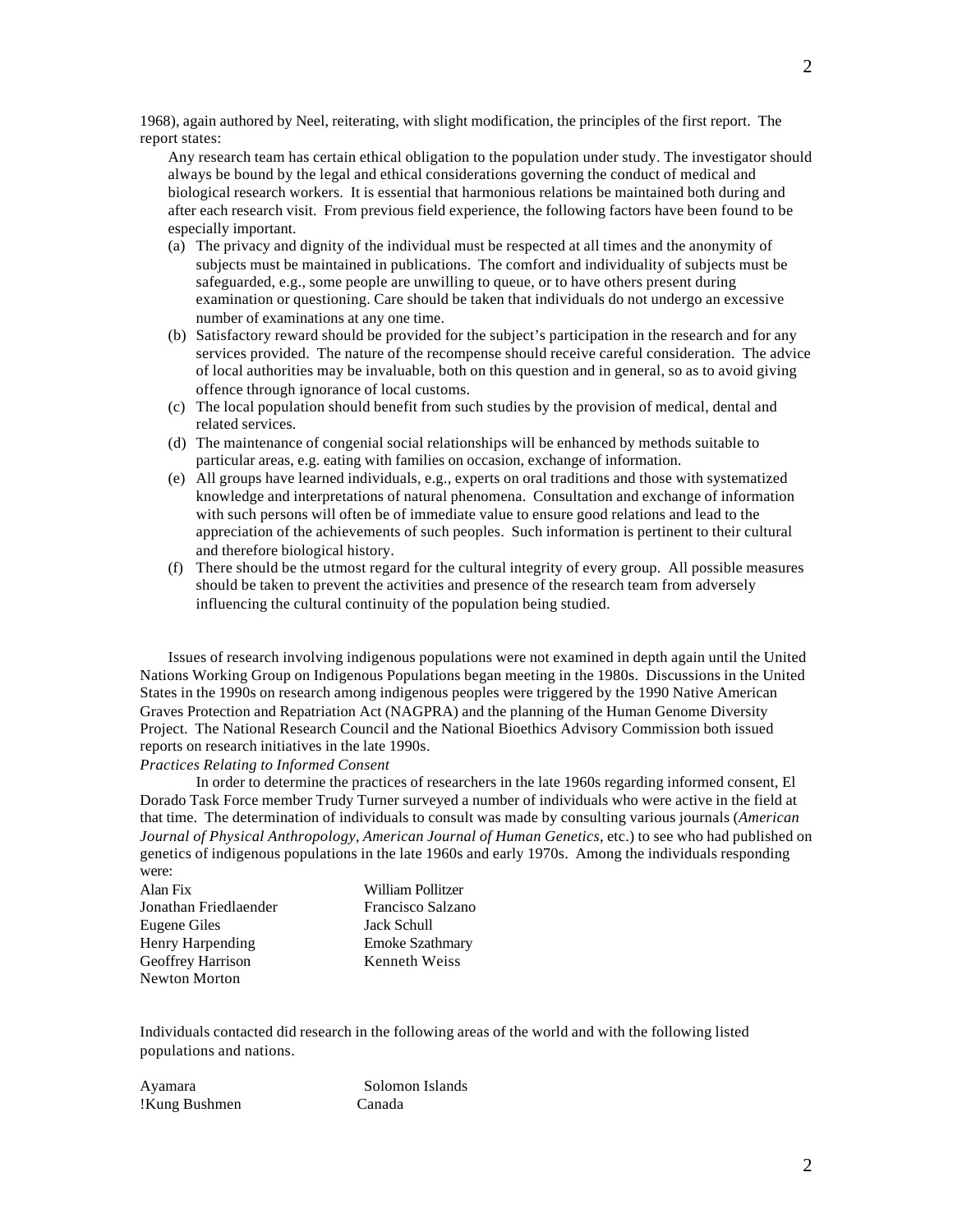| Japan      | <b>United States</b> |
|------------|----------------------|
| Brazil     | Haiti                |
| Micronesia | Malaysia             |
| Venezuela  | Ethiopia             |
| Paraguay   | New Guinea           |

Each individual was asked the following three questions:

1. How did you attempt to get informed consent from individuals?

2. Did you have discussions about informed consent while you were in the planning stages of your research?

3. Did you exchange/reciprocate anything for samples?

#### 1. How did you attempt to get informed consent?

Although there were some differences in responses about how information was conveyed to individuals, all of those surveyed stressed that voluntary consent was assumed since some individuals in the population elected not to participate. Some of the respondents indicated initially that they had approval from national or regional governments in the appropriate regions to conduct the research, while others dealt with the population or individuals. The leaders of the group under study were often consulted first and their approval was sought. If the researchers worked with medical personnel, the medical personnel were often responsible for obtaining consent. If they were not accompanied by medical personnel, researchers told the individuals/groups that they could not provide medical assistance. In every case some explanation of what the individuals were looking at in the blood samples was provided.

2. Was there any discussion of consent in planning stages of project?

Everyone said there was no discussion in the planning stages of the project.

#### 3. What was given in exchange/reciprocity for samples?

If medical personnel were present, medical and dental exams were given. If a doctor was present, medical help or immunizations were provided. The following items were given: tobacco, candy, small sums of money, photographs, toothbrushes, bubble gum, powdered milk, rice, machetes or a community purchase such as a film projector.

It should be noted that Neel did consult with local authorities concerning remuneration before his field work among the Yanomami. In a September 20, 1966 letter to Reverend Macon C. Hare he states:

"With respect to the matter of trade goods, I would say that it has been our custom after we have completed the work-up of each family to make its members a suitable present. Here I would repeat, as mentioned above, that we would rely on the advice of those in the field concerning what is appropriate to the present situation. We know by experience that we must do something to enlist the cooperation of the Indian, but, on the other hand, do not wish to upset whatever "economy" you have been attempting to establish"

#### *The impact of Neel's work with the WHO*

The participants in the WHO meetings on research with indigenous populations went on to conduct research around the world. Many were involved in the Human Adaptability section of the International Biological Program (IBP) (Collins and Weiner, 1977). The participants and their students worked in the Kalahari, the Andes, New Guinea, the Solomon Islands and other locations. Many of the respondents to the survey were under the IBP umbrella. The WHO document Neel authored reflects the standard of conduct for work with indigenous populations as well as the protocols for obtaining samples from populations.

#### *Informed consent procedures of the 1968 Neel expedition*

The Task Force has two primary sources of information on these procedures, provided by two members of the 1968 expedition who spoke Yanomami and who were therefore responsible for providing the information needed for informed consent. These are Ernesto Migliazza, a linguist specializing in the Yanomami language who accompanied the expedition, interviewed by Jane Hill, and Napoleon Chagnon, interviewed by Ray Hames. Migliazza and Chagnon have, as far as we know, not been in touch with each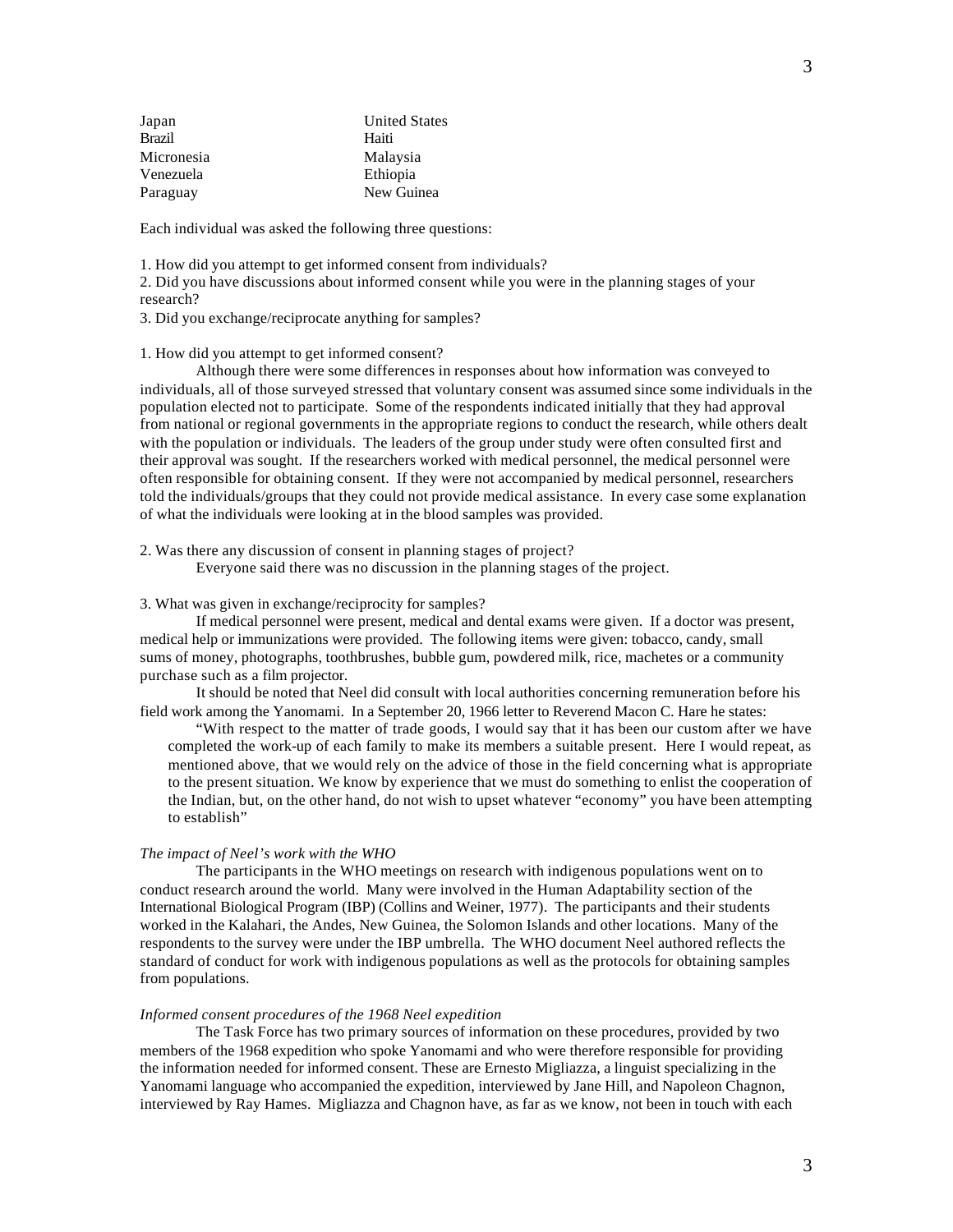other for many years. (Others who presented potential Yanomami subjects with this information included local missionaries who spoke Yanomami.) In a telephone interview with Hill, Migliazza stated that in each village, the Yanomami were told that the project would look for diseases that were "inside", "in the blood." In a conversation with Hames (2001b:2), Hames reports that in a telephone conversation conducted March 18, 2001, "[Chagnon] said that for a year prior to Neel's arrival and during the collection phase he told the Yanomamo in all the villages to be sampled that Neel's team wanted to examine their blood in order to determine whether there were things that indicated whether or not they [had] certain kinds of diseases, especially *shawara* (epidemic diseases) and that this knowledge would help treat them more effectively."

Migliazza observes that the Yanomami were accustomed to having their blood drawn, since Ye'kwana paraprofessionals visited Yanomami villages regularly and drew blood and administered medications to treat and control malaria. They were, however, amused and surprised that the Neel expedition also collected nasal mucus, sputum, urine, and feces samples.

Migliazza believes that the Yanomami found the trade goods offered by the expedition in exchange for samples to be overwhelmingly attractive. Neel had consulted with local missionaries about the type and quantity of compensation, and was following their recommendations in offering as compensation machetes, axes, cooking pots, and other goods.

We believe that the informed consent techniques used by the 1968 expedition would not measure up to contemporary standards. It seems clear that both Migliazza and Chagnon saw the statements that were offered to Yanomami as "explanations." They did not mention that the procedure included components that would be required today, such as clear information that nobody was required to participate in the study, that any subject could withdraw from the study at any time, or an explanation of possible dangers to subjects stemming from participation. Contemporary standards also require a very careful consideration of compensation, such that the kind of compensation offered not be viewed by subjects as so attractive as to constitute a sort of coercion. It is extremely difficult to adjust this standard to a situation such as that faced by the Neel expedition, working with subjects who lived in the direst poverty and in desperate need of material goods. Another very difficult question, which probably was not solved by the Neel team and remains as a dilemma for contemporary researchers, is the problem of whether lowerranking members in a community, such as women and children in the Yanomami villages, in fact enjoyed the type of autonomy that would permit them a free choice as to whether or not to consent to participate in the study. It seems clear that Yanomami men viewed the machetes, axes, and other goods offered as compensation by the Neel expedition as highly valuable trade goods, useful in developing male networks of alliance. These goods, while attractive as well to women (who use machetes and axes in their own work) did not have the same meaning for them as for men. It is likely that women and children experienced coercion to participate in the study from their adult male relatives, and so were not fully autonomous consenting research subjects.

Another question has been raised by the Yanomami themselves. They believe that the consent procedures, which many people remember, carried an implication that they would receive medical care based on the findings of the expedition. They believe that such medical attention has never been forthcoming. Members of the Task Force agree that the "explanations" described by Migliazza and Chagnon carried such an implication. We point out that it was based on the results of research before 1968 that Neel identified the danger of a measles epidemic, and also that Neel continued to send vaccines and other medicines to missionaries working among the Yanomami through at least 1970. Furthermore, medical treatment was provided to the Yanomami on-site by the three physicians who participated in the 1968 expedition.

Informed consent procedures today also would usually offer subjects an opportunity to be informed of the results of the study. The Yanomami believe that they should have been informed about results, and believe that they were not so informed. We are not aware of any efforts by Neel to "follow up" with information on study results designed to be intelligible to interested Yanomami.

In summary, judged against the standards of 2002, the "informed consent" procedures used by the Neel expedition were minimal. However, judged against the standards of 1968, the use of procedures such as an explanation of the purpose of the research provided to subjects, considerable care in determining appropriate compensation, and the provision of some follow-up medical attention, were appropriate and even advanced. The Task Force observes that at this period many citizens of the U.S. and Europe were the unwitting and uninformed subjects of medical research; the Yanomami in fact received more explanation and compensation than was typical at that period.